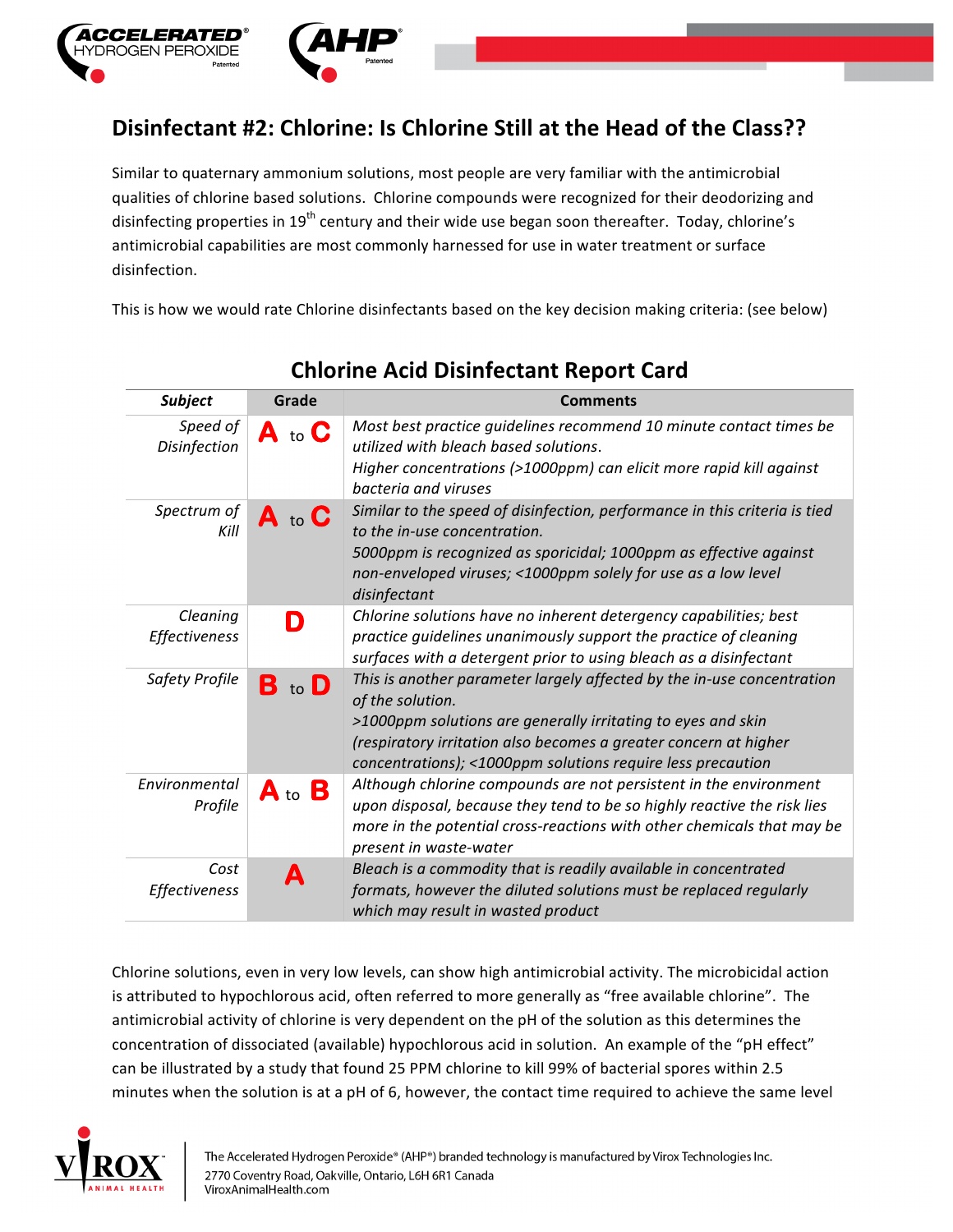

of kill with a 25 PPM solution at a pH of 12.86 was 465 minutes. One caveat that I must make is to note that a product requires a 99.9999% kill in order to achieve EPA or Health Canada sporicidal claims so don't be fooled into thinking a 25ppm concentration of chlorine is sporicidal!

A significant disadvantage of chlorine solutions, particularly hypochlorites (bleach) is that their overall performance is tied so closely to the stability of the hypochlorous acid. The stability of hypochlorous acid in the solution significantly depends on chlorine concentration (the lower the concentration, the lower the efficacy, but the higher the stability), presence of catalysts or reducing agents (catalysts reduce the stability), pH of the solution (higher alkalinity increases stability, but decreases efficacy), temperature of the solution (lower temperature increases stability), presence of organic material (organic material reduces both stability and efficacy). In short, there is a multitude of factors that need to be taken into account to ensure the effectiveness of a chlorine solution for use as a disinfectant.

For those of you with keen eyes, you will have identified the competing interests inversely affected by pH. On one hand, the disinfectant capabilities of hypochlorite solutions are much better at lower pH values, however at these lower values the solutions are also very unstable. Therefore, most commercially available products are only available as higher pH solutions to ensure stability but compromise with either **contact times that are too long (10 minutes)** to be realistically achieved or concentrations at 5000ppm or higher that while improving upon speed also increase occupational **health and safety risks**. 

As we have dwelled upon in previous blogs, another very important consideration is a product's ability to clean and aid in the ability to lift and removal soils from a surface. Chlorine is a bleaching agent and while excellent at helping to whiten and brighten, Chlorine does not have any detergency properties. It is unable to reduce the surface tension between soils and a surface and as a result chlorine's cleaning **ability or efficiency is equivalent to water**. Certainly, there are some ready-to-use formulations that incorporate both chlorine and surfactants which will improve cleaning performance, but in concentrated formulations of chlorine the addition of surfactants will degrade both the chlorine and the surfactant resulting in a product that can neither kill nor clean.

Similar to efficacy, the concentration of chlorine is directly related to the chemical's toxicity. Chlorine is a strong oxidizing agent that is highly reactive not only with other chemicals, but with cell components such as DNA, proteins, lipids and carbohydrates. While ingestion of chlorine solutions can be lethal, the extent of toxicity is directly related to the concentration. Toxicity studies of exposure of chlorine to skin and eyes exposure have found that concentrations <1000ppm to be non skin sensitizing and cause only slight irritation to skin and eyes, at concentrations >1000ppm the irritation increases significantly as the concentration increases.

Both the concentration pH chlorine has a direct affect on respiratory irritation and toxicity. Studies on the rates of asthma in children and competitive swimmers have found a link between the exposures to chlorine from indoor swimming pools to increased rates in asthma. Concentrations of bleach >5000ppm especially if used in enclosed spaces with little ventilation have been found to be irritating to the user.